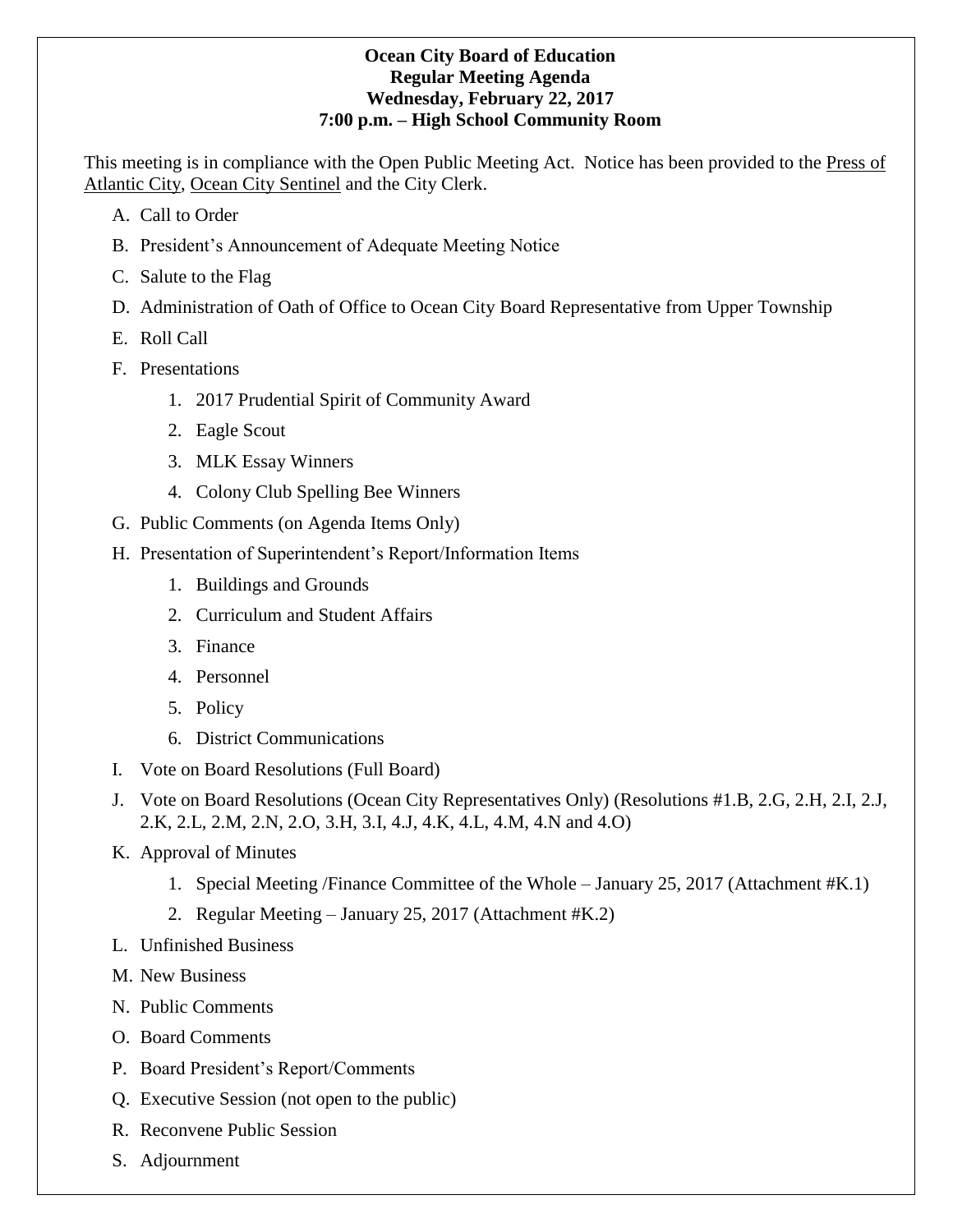## **ADMINISTRATION OF OATH OF OFFICE TO OCEAN CITY BOARD REPRESENTATIVE FROM UPPER TOWNSHIP:** Robert Evans for a one-year term

### **TERM OF BOARD MEMBER:**

Upper Township Board Representative

Term Expires in 2018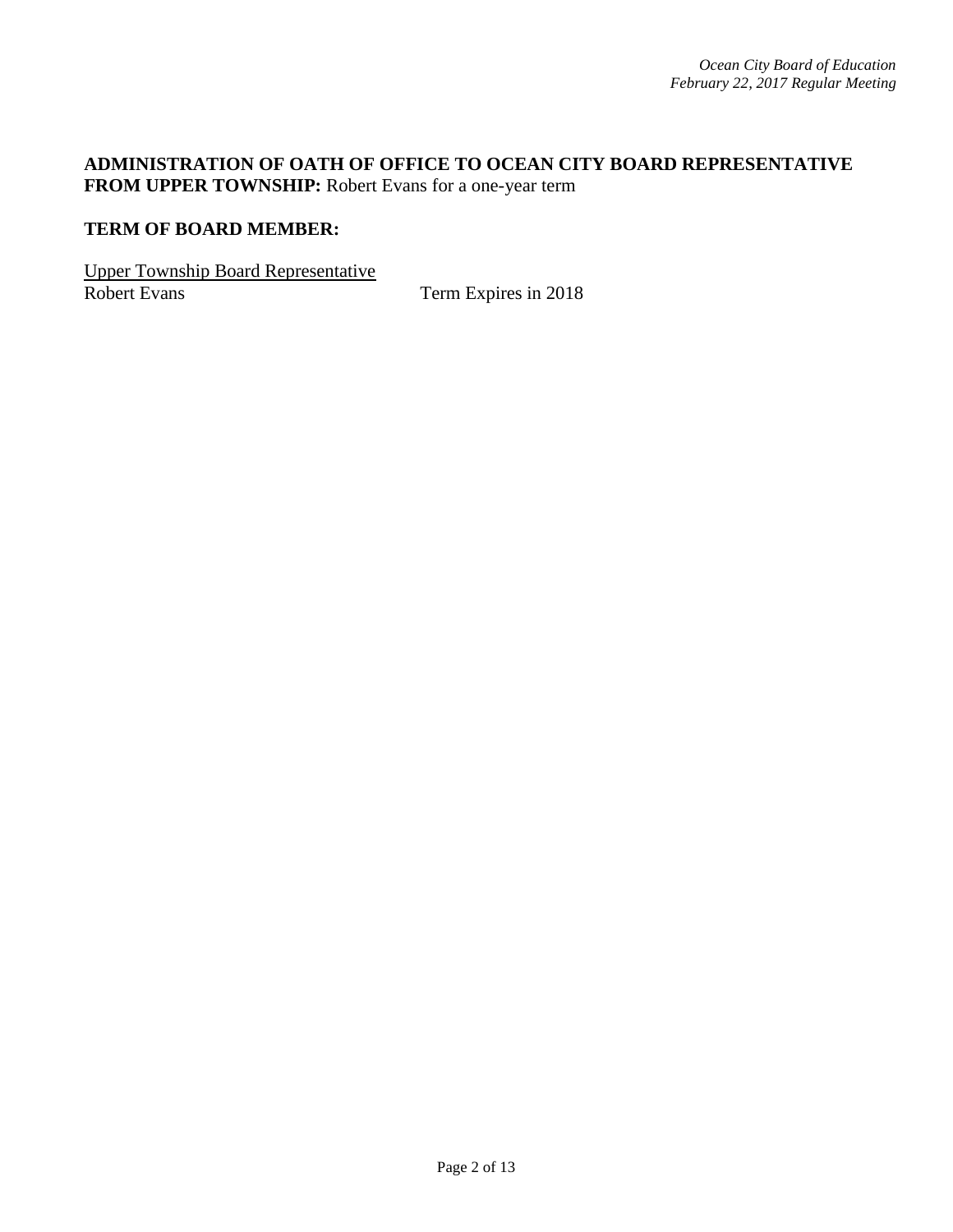#### **OFFICE OF THE SUPERINTENDENT OF SCHOOLS**

**TO:** Ocean City Board of Education

### **FROM: Dr. Kathleen Taylor, Superintendent of Schools**

**RE:** February 22, 2017 Regular Board Meeting

**MOTION:** Based on the recommendation of the Superintendent of Schools, the following resolutions are presented for formal approval by the Board of Education.

#### **1. Buildings and Grounds**

A. Use of Facilities

The Board approves the following request for the use of the High School:

| Requested By:<br>Use:<br>Date/Times:<br>Room:<br>Fee:   | City of Ocean City Police Department/Cape May County Police Academy<br>Police Academy Graduation<br>June 9, 2017 (Fri), 4:00PM-6:30PM<br>Auditorium<br>No charge                                                                                                                                                                                                                                                                                                                                                                                                                                                                                                                                                                                                                   |
|---------------------------------------------------------|------------------------------------------------------------------------------------------------------------------------------------------------------------------------------------------------------------------------------------------------------------------------------------------------------------------------------------------------------------------------------------------------------------------------------------------------------------------------------------------------------------------------------------------------------------------------------------------------------------------------------------------------------------------------------------------------------------------------------------------------------------------------------------|
| Requested By:<br>Use:<br>Dates/Times:<br>Rooms:<br>Fee: | City of Ocean City/OC POPS/OC Theatre Company<br>Rehearsals and Show: Fiddler on the Roof with the Ocean City POPS<br>June 21-23, 2017 (Wed-Fri), 8:30AM-10:00PM<br>June 24, 2017 (Sat), 9:00AM-3:00PM<br>June 26-30, 2017 (Mon-Fri), 8:30AM-10:00PM<br>July 1, 2017 (Sat), 8:30AM-5:00PM<br>July 3, 2017 (Mon), 12:30PM-10:00PM<br>July 5-7, 2017 (Wed-Fri), 12:30PM-11:00PM<br>July 8, 2017 (Sat), 9:00AM-9:00PM<br>July 10, 2017 (Mon), 12:30PM-11:00PM<br>July 11 and 12, 2017 (Tues and Wed), 4:00PM-11:00PM with show at 7:30PM<br>July 13, 2017 (Thurs), 12:30PM-5:00PM with show at 2:00PM<br>July 14, 2017 (Fri), 4:00PM-12:00AM with show at 7:30PM and load out<br>July 15, 2017 (Sat), 8:30AM-3:00PM – load out<br>Auditorium and Classrooms F105 and F107<br>\$337.50 |
| Requested By:<br>Use:<br>Dates/Times:<br>Rooms:<br>Fee: | City of Ocean City/OC Theatre Company<br>Theatre Camp 1<br>July 3, 5, 6 and 7, 2017 (Mon, Wed-Fri), 8:30AM-12:30PM<br>July 10-13, 2017 (Mon-Thurs), 8:30AM-12:30PM<br>Auditorium and Classrooms F105 and F107<br>No charge                                                                                                                                                                                                                                                                                                                                                                                                                                                                                                                                                         |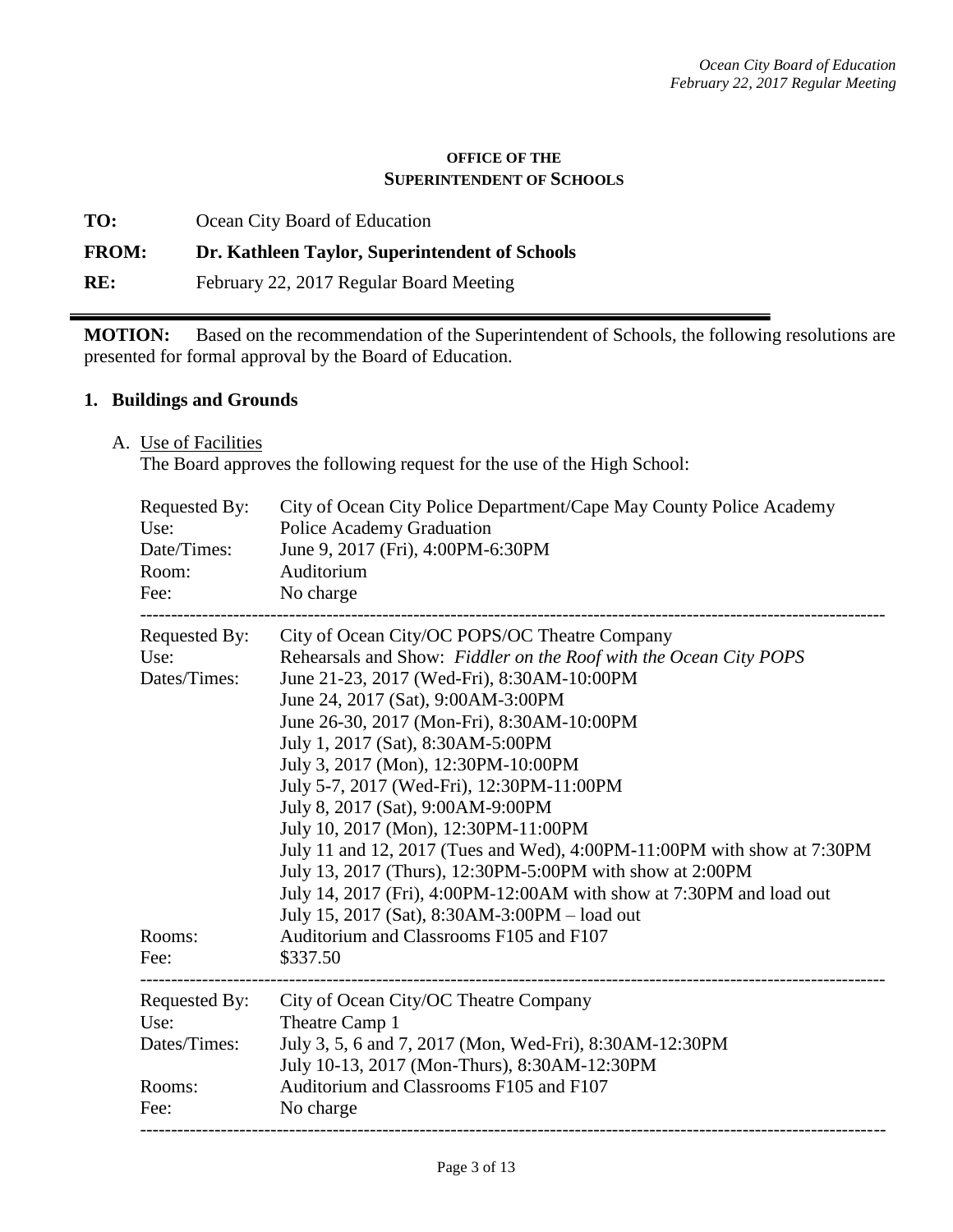| Requested By:<br>Use:<br>Dates/Times:<br>Rooms:<br>Fee: | City of Ocean City/OC Theatre Company<br>Theatre Camp 2<br>July 17-21 (Mon-Fri), 8:30AM-12:30PM<br>July 24-27, 2017 (Mon-Thurs), 8:30AM-12:30pm<br>July 28, 2017 (Fri), 8:30AM-1:00PM and 5:00PM-8:30PM with show at 6:00PM<br>Auditorium and Classrooms F105 and F107<br>No charge                                                                                                                                                                                                                                                                                                                                                                                                                                                                                                   |
|---------------------------------------------------------|---------------------------------------------------------------------------------------------------------------------------------------------------------------------------------------------------------------------------------------------------------------------------------------------------------------------------------------------------------------------------------------------------------------------------------------------------------------------------------------------------------------------------------------------------------------------------------------------------------------------------------------------------------------------------------------------------------------------------------------------------------------------------------------|
| Requested By:<br>Use:<br>Dates/Times:<br>Rooms:<br>Fee: | City of Ocean City/OC POPS/OC Theatre Company<br>Rehearsals and Show: Mary Poppins with the Ocean City POPS<br>July 17-21, 2017 (Mon-Fri), 12:30PM-10:00PM<br>July 22, 2017 (Sat), 8:30AM-3:00PM<br>July 24-27, 2017 (Mon-Thurs), 12:30PM-10:00PM<br>July 28, 2017 (Fri), 8:30PM-10:00PM<br>July 29, 2017 (Sat), 8:30AM-3:00PM<br>July 31-August 5, 2017 (Mon-Sat), 8:30AM-10:00PM<br>August 7, 2017 (Mon), 8:30AM-11:00PM<br>August 8 and 9, 2017 (Tues and Wed), 4:00PM-11:00PM with show at 7:30PM<br>August 10, 2017 (Thurs), Show time TBD<br>August 11, 2017 (Fri), 4:00PM-12:30AM with show at 7:30PM and load out<br>August 12, 2017 (Sat) 8:30AM-3:00PM - load out<br>August 14, 2017 (Mon), 8:30AM-5:00PM - load out<br>Auditorium and Classrooms F105 and F107<br>\$337.50 |
| Requested By:<br>Use:<br>Dates/Times:<br>Rooms:<br>Fee: | City of Ocean City/OC Theatre Company<br>Theatre Camp 3<br>August 9, 2017 (Wed), 9:00AM-12:30PM<br>August 11, 2017 (Fri), 9:00AM-1:00PM with show at 11:30AM<br>Auditorium and Classrooms F105 and F107<br>No charge                                                                                                                                                                                                                                                                                                                                                                                                                                                                                                                                                                  |
| Requested By:<br>Use:<br>Dates/Times:<br>Room:<br>Fee:  | City of Ocean City/Miss Ocean City<br>Miss Ocean City Rehearsals<br>August 7-10, 2017 (Mon-Thurs), 5:00PM-9:30PM<br>Cafeteria<br>No charge                                                                                                                                                                                                                                                                                                                                                                                                                                                                                                                                                                                                                                            |
| Requested By:<br>Use:<br>Dates/Times:<br>Rooms:<br>Fee: | City of Ocean City<br><b>Summer Basketball Leagues</b><br>June 19-August 7, 2017 (Mon), 5:30PM-9:00PM (rain or shine)<br>June 13-August 10, 2017 (Tues and Thurs), 5:30PM-10:00PM (rain only)<br>Main Gym and Auxiliary Gym<br>No charge                                                                                                                                                                                                                                                                                                                                                                                                                                                                                                                                              |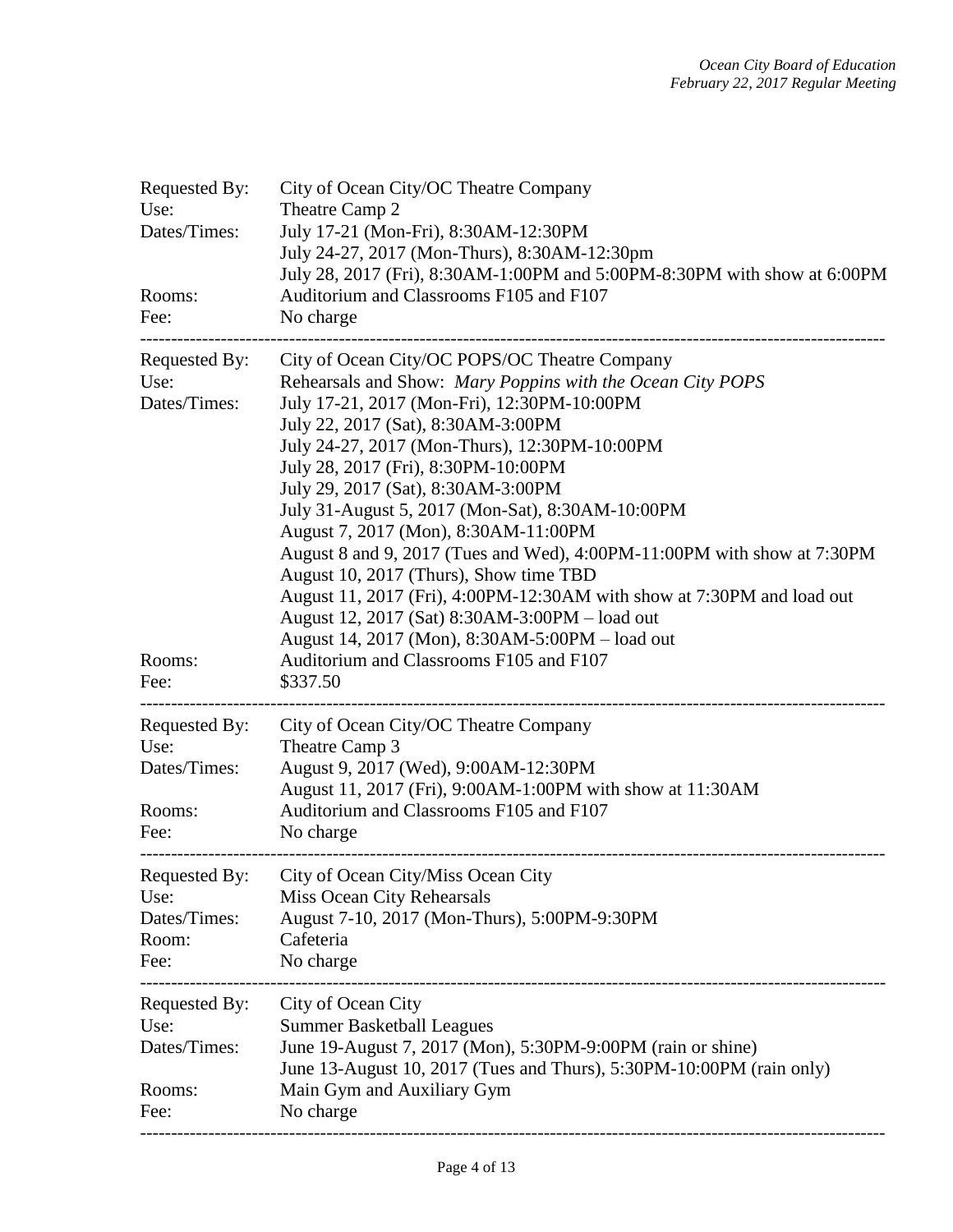| Requested By: | City of Ocean City                              |
|---------------|-------------------------------------------------|
| Use:          | <b>Basketball Camp</b>                          |
| Dates/Times:  | July 17-August 4, 2017 (Mon-Fri), 8:00AM-2:00PM |
| Rooms:        | Main Gym and Auxiliary Gym                      |
| Fee:          | No charge                                       |

# B. Use of Facilities **(Ocean City Representatives Only)**

The Board approves the following request for the use of the Intermediate and Primary Schools:

| <b>Intermediate School</b>                                                         |  |  |  |  |
|------------------------------------------------------------------------------------|--|--|--|--|
| Ocean City PTA                                                                     |  |  |  |  |
| Dodgeball Tournament                                                               |  |  |  |  |
| March 17, 2017 (Fri), 6:00PM-9:00PM, with set up 4:30PM-6:00PM                     |  |  |  |  |
| Gym and Kitchen                                                                    |  |  |  |  |
| No charge                                                                          |  |  |  |  |
| City of Ocean City                                                                 |  |  |  |  |
| Men's Softball League                                                              |  |  |  |  |
| May 8-August 17, 2017 (Mon-Thurs), 5:45PM-8:00PM                                   |  |  |  |  |
| <b>Baseball and Softball Fields</b>                                                |  |  |  |  |
| No charge                                                                          |  |  |  |  |
| City of Ocean City                                                                 |  |  |  |  |
| Pickleball                                                                         |  |  |  |  |
| June 15-September 4, 2017* (Mon-Fri), 8:00AM-8:00PM<br>*Not available July 4, 2017 |  |  |  |  |
| <b>Pickleball Courts</b>                                                           |  |  |  |  |
| No charge                                                                          |  |  |  |  |
|                                                                                    |  |  |  |  |
| City of Ocean City                                                                 |  |  |  |  |
| Fun N' Fitness Camp                                                                |  |  |  |  |
| June 19-August 11, 2017* (Mon-Fri), 8:30AM-12:30PM<br>*Not available July 4, 2017  |  |  |  |  |
| Multi-Purpose Room                                                                 |  |  |  |  |
| No charge                                                                          |  |  |  |  |
|                                                                                    |  |  |  |  |
| City of Ocean City                                                                 |  |  |  |  |
| <b>Morning Sports Program</b>                                                      |  |  |  |  |
| June 19-July 7, 2017* (Mon-Fri), 8:30AM-12:30PM                                    |  |  |  |  |
| *Not available July 4, 2017                                                        |  |  |  |  |
| July 17-August 4, 2017 (Mon-Fri), 8:30AM-12:30PM                                   |  |  |  |  |
| Fields, Basketball Courts and Restrooms                                            |  |  |  |  |
| No charge                                                                          |  |  |  |  |
|                                                                                    |  |  |  |  |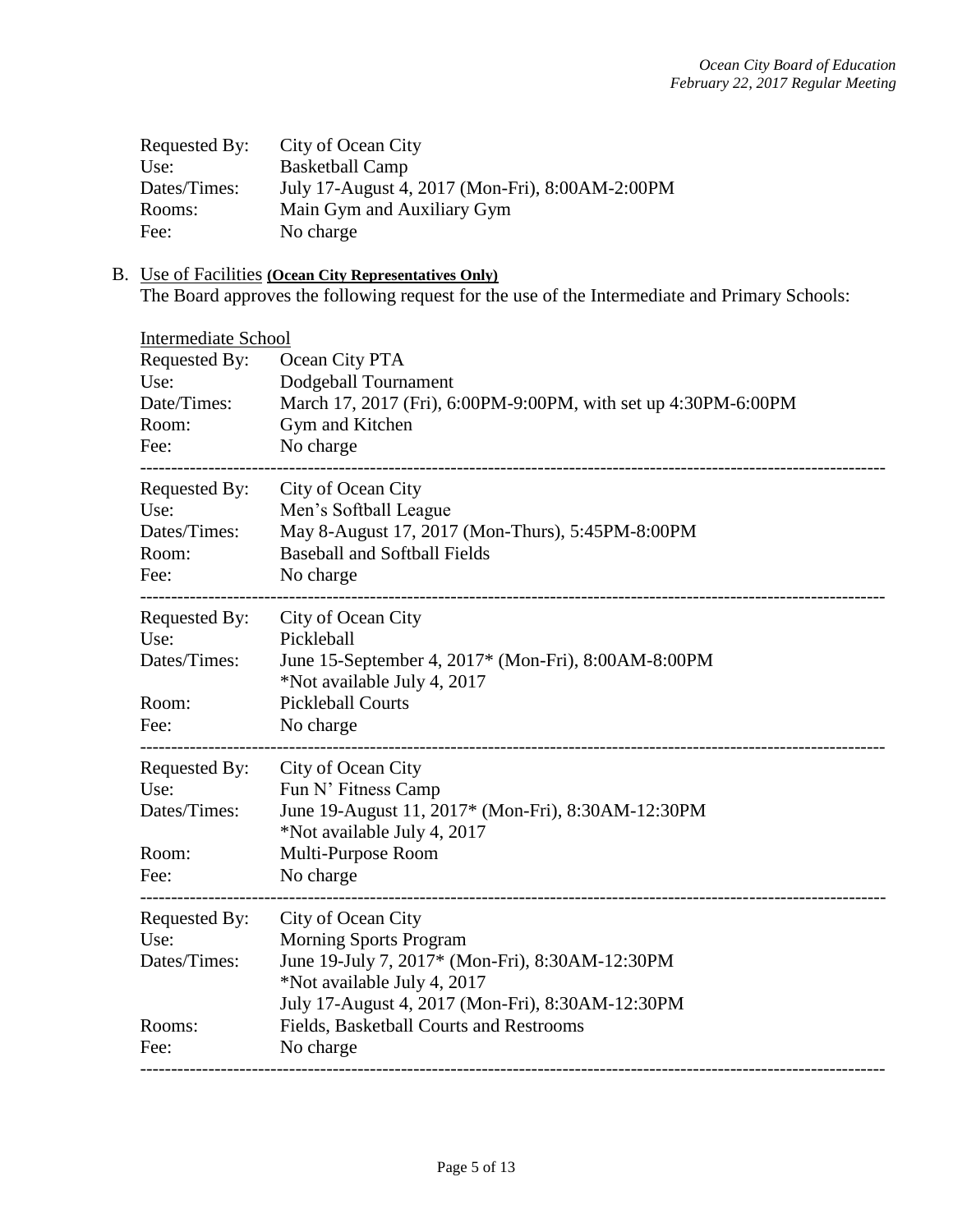| Requested By:<br>Use:<br>Dates/Times:<br>Room:<br>Fee:                                        | City of Ocean City<br><b>Summer Basketball Leagues</b><br>June 19-August 9, 2017 (Mon and Wed), 4:30PM-8:30PM<br>June 20-August 10, 2017* (Tues and Thurs), 4:30PM-10:00PM<br>*Not available July 4, 2017<br>Gym and Basketball Courts<br>No charge |
|-----------------------------------------------------------------------------------------------|-----------------------------------------------------------------------------------------------------------------------------------------------------------------------------------------------------------------------------------------------------|
| Requested By:<br>Use:<br>Dates/Times:<br>Room:<br>Fee:                                        | City of Ocean City<br>Field Hockey Pick-Up Games<br>June 20-August 3, 2017* (Tues & Thurs), 4:30PM-8:00PM<br>*Not available July 4, 2017<br>Fields (Cage – $18^{th}$ & Bay Avenue)<br>No charge                                                     |
| Requested By:<br>Use:<br>Dates/Times:<br>Room:<br>Fee:                                        | City of Ocean City<br><b>Field Hockey Camp</b><br>July 10-14, 2017 (Mon-Fri), 8:00AM-12:30PM<br>Gym (July 10); All OCIS Fields<br>No charge                                                                                                         |
| <b>Primary School</b><br>Requested By:<br>Use:<br>Date/Times:<br>Rooms:<br>Fee:               | <b>National MS Society</b><br>MS Bike Ride Rest Stop<br>May 21, 2017 (Sun), 8:00AM-2:00PM<br>Cafeteria, Kitchen and Restrooms<br>\$1,090.00                                                                                                         |
| <b>Informational Items</b><br>Fire Drills<br>Ocean City High School<br><b>Security Drills</b> | January 11, 2017<br>Ocean City Intermediate School January 13, 2017<br>Ocean City Primary School January 11, 2017                                                                                                                                   |
| Ocean City High School<br><b>Discussion</b>                                                   | January 13, 2017<br>January 11, 2017<br>Ocean City Intermediate School<br>Ocean City Primary School<br>January 10, 2017                                                                                                                             |
|                                                                                               |                                                                                                                                                                                                                                                     |

• Buildings and Grounds Committee Report – Mr. Oves, Chairperson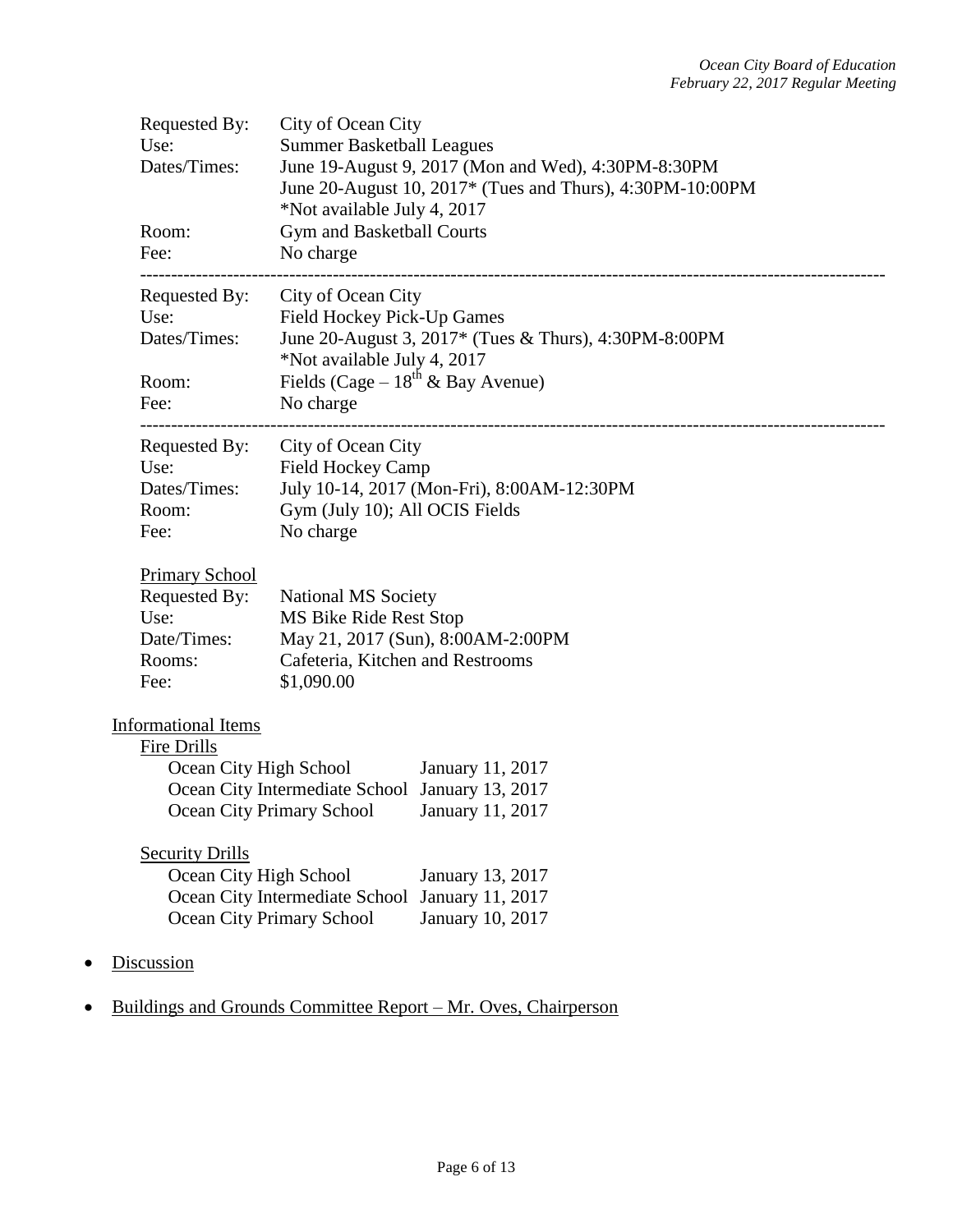### **2. Curriculum and Student Affairs**

### A. Core Ethical Values

The Board adopts the following School District Core Ethical Values, which are incorporated into the District Code of Student Conduct:

- Integrity
- Respect
- Responsibility
- Trust
- Fairness
- Courage
- Compassion
- Friendship

## B. Out of District Placements

The Board approves the following out of district student placements for the 2016-17 School Year.

| <b>Placement</b><br>$CMCSSSD - Compact$ | # of Students | <b>District</b><br>UT | <b>Tuition</b><br>\$18,500 |  |
|-----------------------------------------|---------------|-----------------------|----------------------------|--|
| <b>Change of Placement</b>              | # of Students | <b>District</b>       | <b>Tuition</b>             |  |
| Bancroft – Haddonfield                  |               | UT                    | \$30,600                   |  |
| (from ACSSD)                            |               |                       |                            |  |

C. High School Field Trip Request (Attachment #2.C) The Board approves the attached High School Field Trip list.

## D. Summer School Program – High School

The Board approves the High School Summer School Program through the online service, EDUCERE (60-hour remediation in any core subject areas including world language), from June 19, 2017 – August 11, 2017.

- E. Credit Completion Programs
	- 1. The Board approves the offering of the 2016-17 High School Credit Completion Program. The Program will be held from May 23, 2017 – June 6, 2017 (including two Saturdays). The cost of the Program is for 4 teachers with a maximum of 30 hours each, not to exceed a total of 118 hours aggregate, pending enrollment. The cost of the Program will not exceed \$3,540.00.
	- 2. The Board approves the offering of the 2016-17 Extension School Credit Completion Program. The Program will be held for 4 Saturday Sessions between May 6, 2017 – June 10, 2017. The cost of the Program is for 1 staff member, not to exceed a total of 28 hours, pending enrollment. Total cost for the Program is \$840.00.
- F. Special Education Extended School Year Programs (ESY) High School The Board approves the High School Special Education ESY Program, June 26, 2017 – July 27, 2017, Monday–Thursday, with Resource 1:1 Program June 16, 2017 – August 25, 2017, Monday-Friday.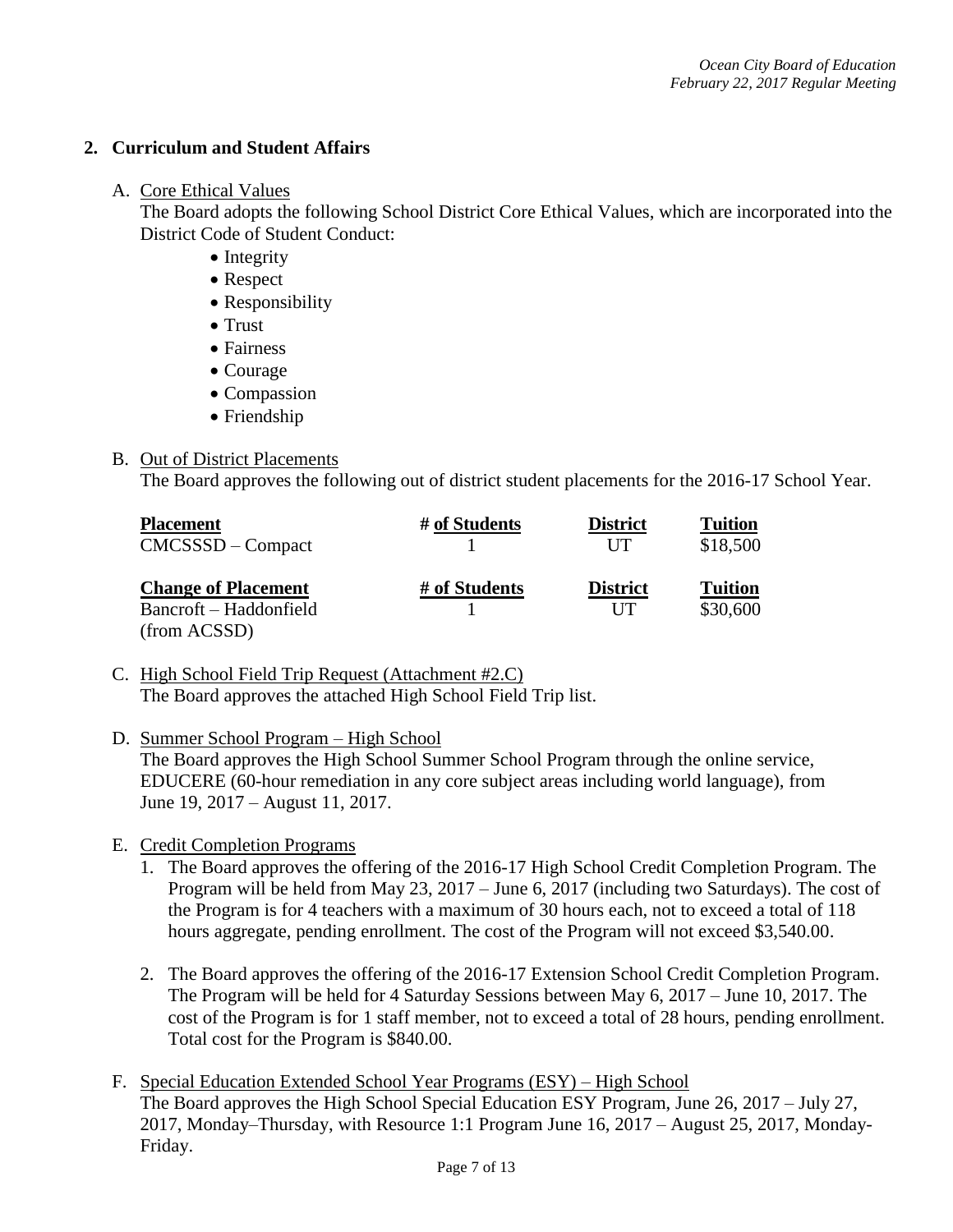- G. Intermediate School Field Trip Request (Attachment #2.G) **(Ocean City Representatives Only)** The Board approves the attached Intermediate School Field Trip list.
- H. Intermediate School Grant Application Submission **(Ocean City Representatives Only)** The Board authorizes the Intermediate School's submission of one grant application to the Sustainable Jersey for Small Schools Grant Program.
- I. Special Education Extended School Year Programs (ESY) **(Ocean City Representatives Only)**  The Board approves the ESY Program at the Primary School and Intermediate School, June 26, 2017 – July 27, 2017, Monday–Thursday.
- J. Summer School Program Intermediate School **(Ocean City Representatives Only)** The Board approves the Summer School Program for students entering into  $5<sup>th</sup>$  through  $8<sup>th</sup>$  grades from July 5, 2017 – July 27, 2017, Monday-Thursday.
- K. Summer Wilson Summer Program/Clinic Intermediate School **(Ocean City Representatives Only)** The Board approves the Wilson Reading Summer Program/Clinic for the Intermediate School from July 5, 2017 – July 21, 2017.
- L. Summer 21st Century Challenge Program **(Ocean City Representatives Only)** The Board approves the application to operate the Summer 21<sup>st</sup> Century Challenge Program for the Intermediate School from July 4-11, 2017 and July 24-28, 2017.
- M. Summer JAVA Camp **(Ocean City Representatives Only)** The Board approves the JAVA Camp for students entering  $7<sup>th</sup>$  through  $8<sup>th</sup>$  grades from July 10, 2017 – July 21, 2017.
- N. Summer School Title I Program Primary School **(Ocean City Representatives Only)** The Board approves the Summer School Title I Program for students entering into Kindergarten through  $4<sup>th</sup>$  grades from July 3, 2017 - July 27, 2017, Monday - Thursday. This program will be funded through Title I.
- O. Summer School ELL Program Primary School **(Ocean City Representatives Only)** The Board approves the Summer School ELL Program for students entering into Kindergarten through  $4<sup>th</sup>$  grades from July 3, 2017 - July 27, 2017, Monday - Thursday.
- P. Harassment, Intimidation and Bullying (HIB) Case Findings (Attachment #2.P) The Board approves Harassment, Intimidation and Bullying (HIB) Case Findings as reported in the attached.
- Informational Items (Attachments) Out-of-School Suspension Reports for January 2017
- Discussion
- Curriculum and Student Affairs Committee Report Mrs. McAlister, Chairperson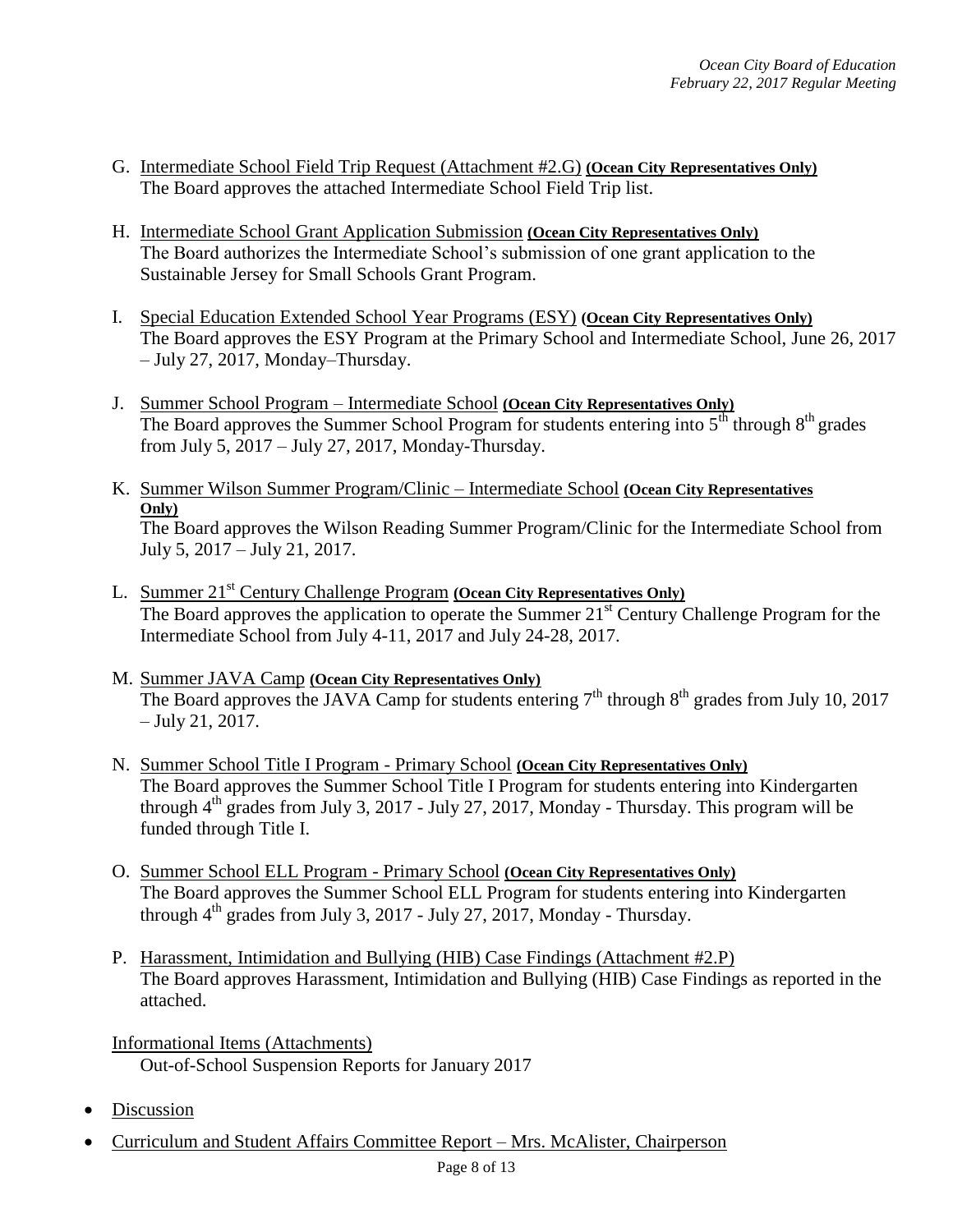## **3. Finance**

- A. Bill List (Attachment #3.A) The Board ratifies the payment of bills for February 2017 in the amount of \$4,059,886.55.
- B. Secretary and Monthly Cash Reconciliation Reports (Attachment #3.B) The Board approves the Board Secretary's Monthly Financial Report and the Monthly Cash Reconciliation Report for January 2017.
- C. Line Item Transfers (Attachment #3.C) The Board approves the revenue and appropriation transfers for January 2017. The Board also acknowledges receipt of the State of NJ mandated transfer reconciliation form for January 2017.
- D. Travel & Expense Reimbursement (Attachment #3.D) The Board approves the February 2017 list of Board of Education Members and School District Staff travel and related expense reimbursements.
- E. Food Service Report (Attachment #3.E) The Board accepts the Food Service Monthly Finance Report for January 2017.
- F. Special Education Tuition Contract Agreement The Board approves the 2016-17 Special Education Tuition Contract Agreement with the Upper Township Board of Education for One-to-One Aide extraordinary costs for four Upper Township students in the amount of \$158,979.
- G. Tuition Contract Agreement The Board approves the 2016-17 Tuition Contract Agreement with Ranch Hope, Inc. for one grade 9 student receiving Alternative School educational services effective January 13, 2017 through June 30, 2017 in the amount of \$125 per diem, \$12,250 prorated.
- H. Educational Services Contract Agreement **(Ocean City Representatives Only)**

The Board approves the 2016-17 Educational Services Contract Agreement between the New Jersey Department of Children and Families and the Ocean City School District (Provider Agency) for the reimbursement of educational services provided to one state responsible student in the amount of \$15,500 for tuition and \$14,400 for transportation, for a total reimbursement to the district in the amount of \$29,900.

I. Donations **(Ocean City Representatives Only)** The Board accepts the following donations from the Ocean City PTA for the Intermediate and Primary Schools:

Intermediate School Terrapin Turtle Supplies \$208.19

Primary School Three Standing Desk Conversion Kits \$521.13

Discussion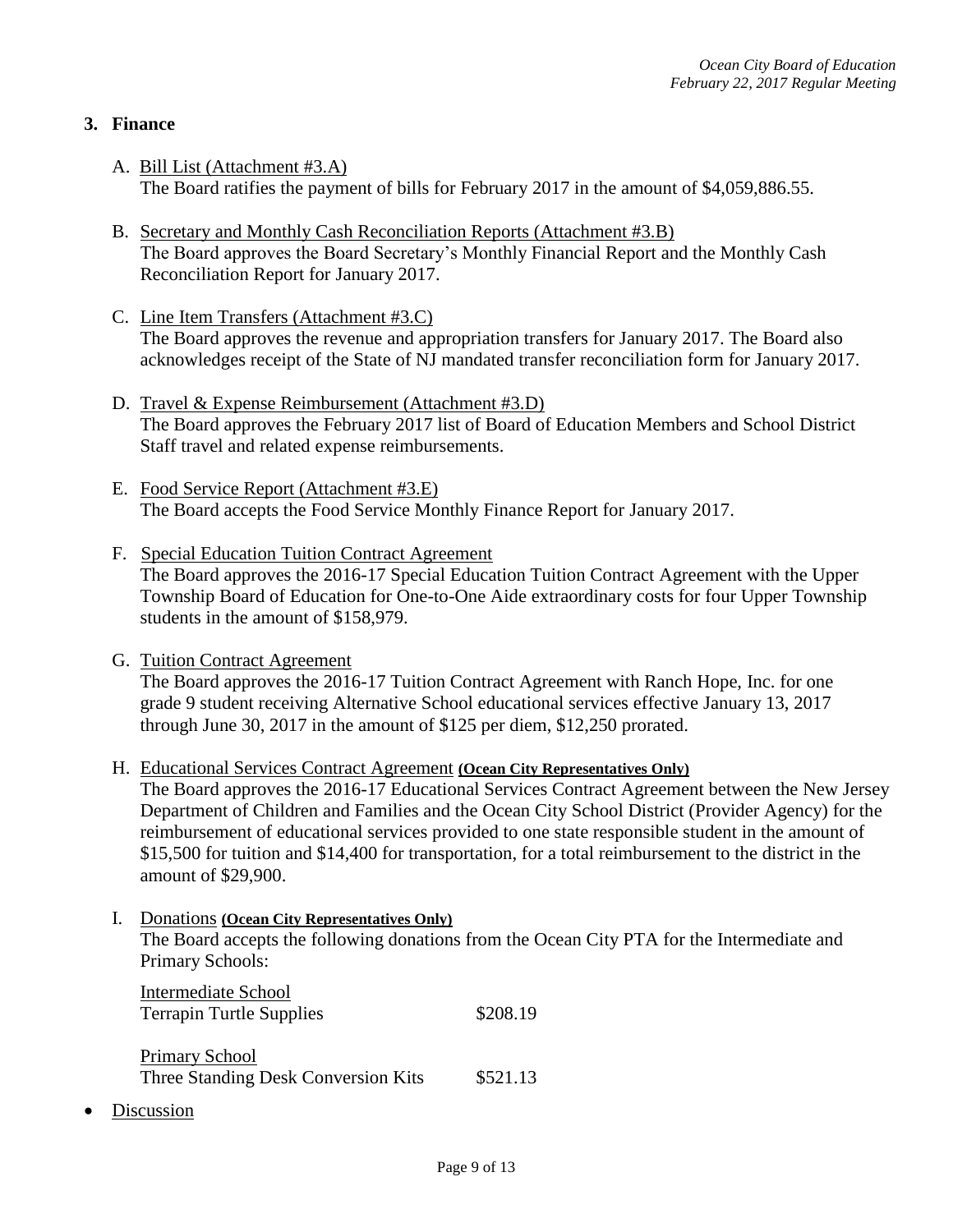- **4. Personnel** (All motions are upon Superintendent's recommendation:)
	- A. Substitutes (Attachment #4.A) roll call vote The Board approves the attached criminal history approved/HIB trained substitutes for the 2016-17 school year.
	- B. Resignation District Supportive Staff roll call vote The Board accepts the resignation of Lawrence Morgan, groundskeeper, effective as of February 21, 2017.
	- C. Leave of Absence District Supportive Staff (Attachment #4.C) roll call vote The Board approves employee #2860, a paid leave of absence, effective February 13, 2017 through ½ day February 22, 2017 and an unpaid leave of absence, effective ½ day February 22, 2017 through March 10, 2017, with an expected return date of March 13, 2017.
	- D. Leaves of Absence High School Certificated Staff (Attachment #4.D) roll call vote The Board approves the following leaves of absence:

Employee #3530, an unpaid FMLA/NJFLA 2 week leave of absence, effective approximately March 14, 2017 through March 28, 2017.

Employee #3547, a paid leave of absence effective April 14, 2017 through May 29, 2017, and an unpaid FMLA/NJFLA leave of absence effective May 30, 2017 through the end of the 2016-17 school year.

- E. Extended Leave of Absence High School Certificated Staff (Attachment #4.E) roll call vote The Board approves employee #0679, an extended paid leave of absence, effective February 6, 2017 through February 10, 2017, ½ days February 13, 2017 through February 14, 2017, returning to fulltime service on February 15, 2017.
- F. Extension for Short-Term Leave Replacement High School Certificated Staff roll call vote The Board ratifies Daniel Murray, short-term leave replacement High School Teacher of Social Studies, an extension through February 10, 2017, at a stipend of \$160 per diem, and ½ days February 13, 2017 through February 14, 2017, at a stipend of  $\frac{1}{2}$  of \$160 per diem.
- G. Retirement High School Certificated Staff roll call vote The Board accepts with deep regret the retirement of Matthew Oster, High School Science Teacher, effective as of May 1, 2017.
- H. Resignation High School Certificated Staff roll call vote The Board accepts the resignation of David Ferrante, girls' freshman/novice crew coach for the 2016-17 school year.
- I. High School Coach, Volunteers and Stipend for the 2016-17 School Year (Attachment #4.I) roll call vote

The Board approves the attached High School coach, volunteers and stipend for the 2016-17 school year.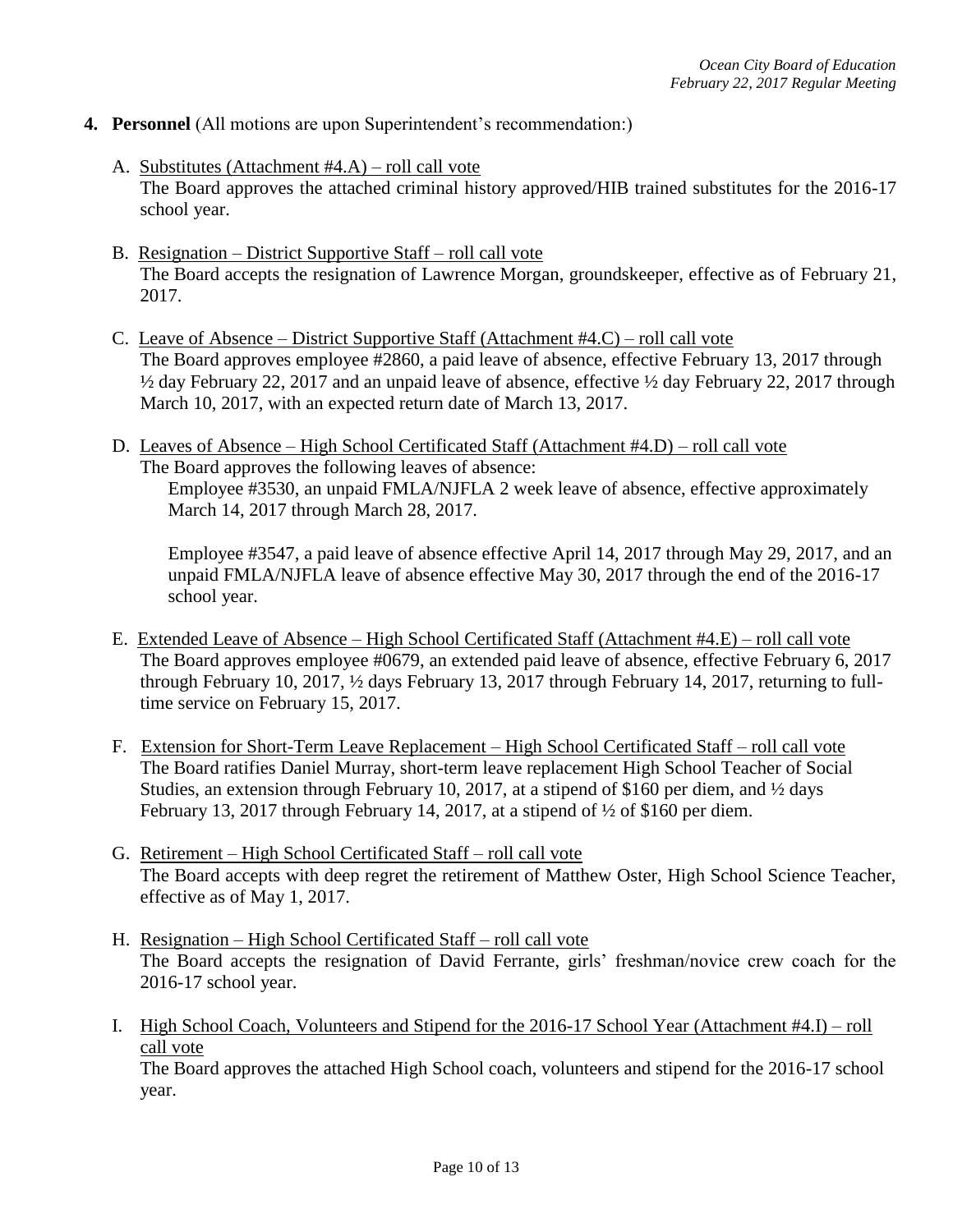J. Intermediate School Volunteer Coach for the 2016-17 School Year – roll call vote **(Ocean City Representatives Only)**

The Board approves Robert Spiegel, Intermediate School volunteer baseball coach for the 2016-17 school year.

- K. Revised Leave of Absence Intermediate School Certificated Staff (Attachment #4.K) roll call vote **(Ocean City Representatives Only)**  The Board approves employee #1374, a revised paid leave of absence, effective January 3, 2017 through February 1, 2017, and a paid leave of absence effective February 6, 2017 through April 28, 2017, with an expected return date of May 1, 2017.
- L. Leave of Absence Primary School Certificated Staff (Attachment #4.L) roll call vote **(Ocean City Representatives Only)** The Board approves employee #2475, a paid leave of absence, effective February 15, 2017 through March 3, 2017, with an expected return date of March 6, 2017.
- M. Extended Leave of Absence Primary School Certificated Staff (Attachment #4.M) roll call vote **(Ocean City Representatives Only)** The Board approves employee #0515, an extended paid leave of absence, effective February 6, 2017 through February 10, 2017, with a return date of February 13, 2017.
- N. Extension for Short-Term Leave Replacement Primary School Certificated Staff roll call vote **(Ocean City Representatives Only)** The Board ratifies Kara Uhrich, short-term leave replacement Primary School Teacher of Spanish, an extension through February 10, 2017, at a stipend of \$160 per diem.
- O. Short-Term Leave Replacement Primary School Certificated Staff roll call vote **(Ocean City Representatives Only)** The Board approves Melanie Traflet, short-term leave replacement Elementary School Teacher, effective approximately April 3, 2017 through on or before June 2, 2017.
- Discussion
- Negotiations Committee Report Mr. Bauer, Chairperson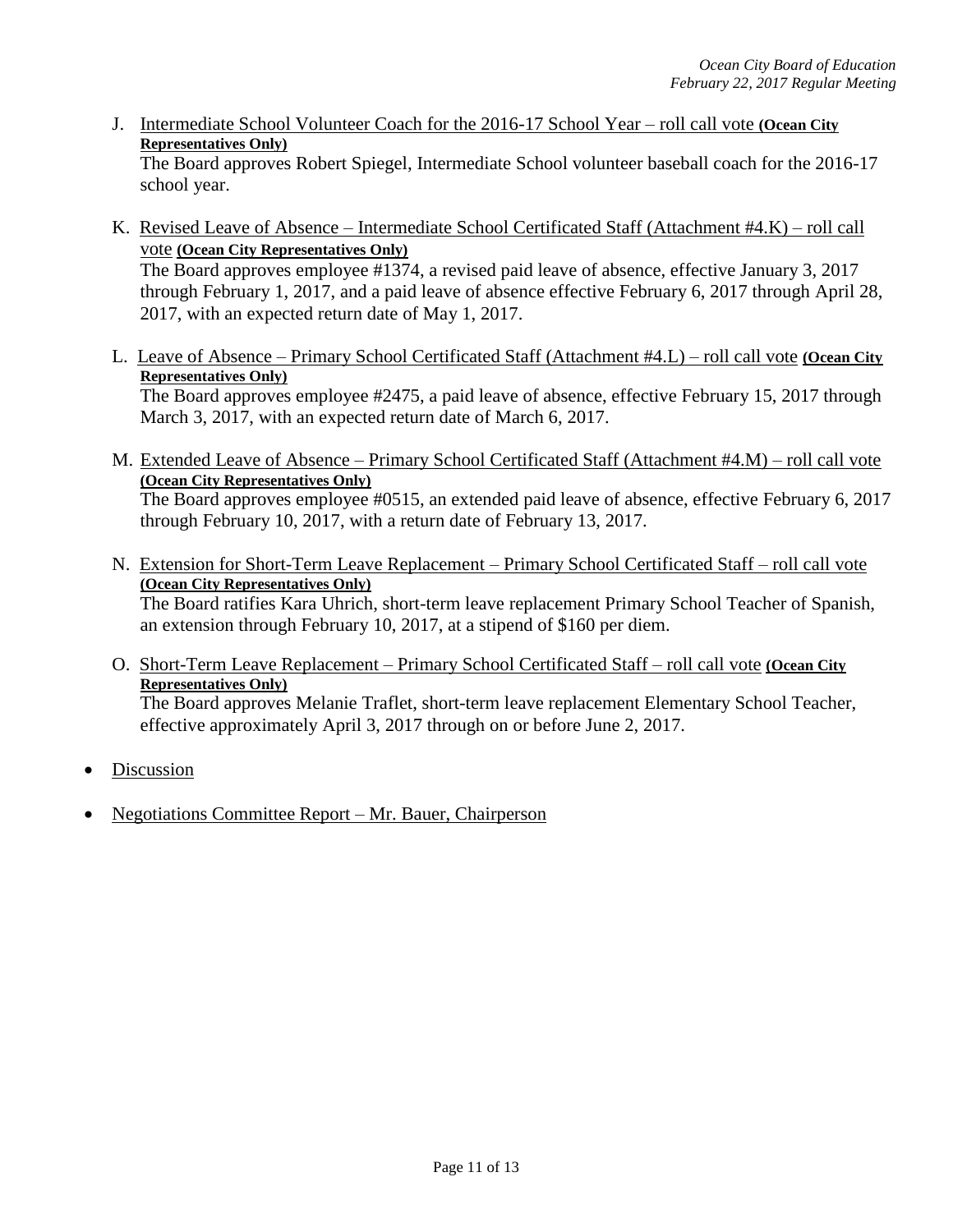### **5. Policy**

A. Policies –  $2<sup>nd</sup>$  Reading (Attachment #5.A)

The Board approves the following replacements, additions and/or deletions to the Board Policy and/or Regulation Manuals.

New Policies

| 2415.30 | Title I – Educational Stability for Children in Foster Care (M) |
|---------|-----------------------------------------------------------------|
|---------|-----------------------------------------------------------------|

2418 Section 504 of the Rehabilitation Act of 1973 – Students (M)

Revised Policies

| 1510 |  |  | Americans with Disabilities Act (M) |  |
|------|--|--|-------------------------------------|--|
|------|--|--|-------------------------------------|--|

5116 Education of Homeless Children

8330 Student Records (M)

Revised Regulation

1510 Americans with Disabilities Act (M)

New Regulation

2418 Section 504 of the Rehabilitation Act of 1973 – Students (M)

# B. Policy –  $1^{st}$  Reading (Attachment #5.B)

The Board approves the following replacements, additions and/or deletions to the Board Policy and/or Regulation Manuals.

New Policy 5330.04 Administering an Opioid Antidote

- Discussion
- Policy Committee Report Mrs. Prettyman, Chairperson